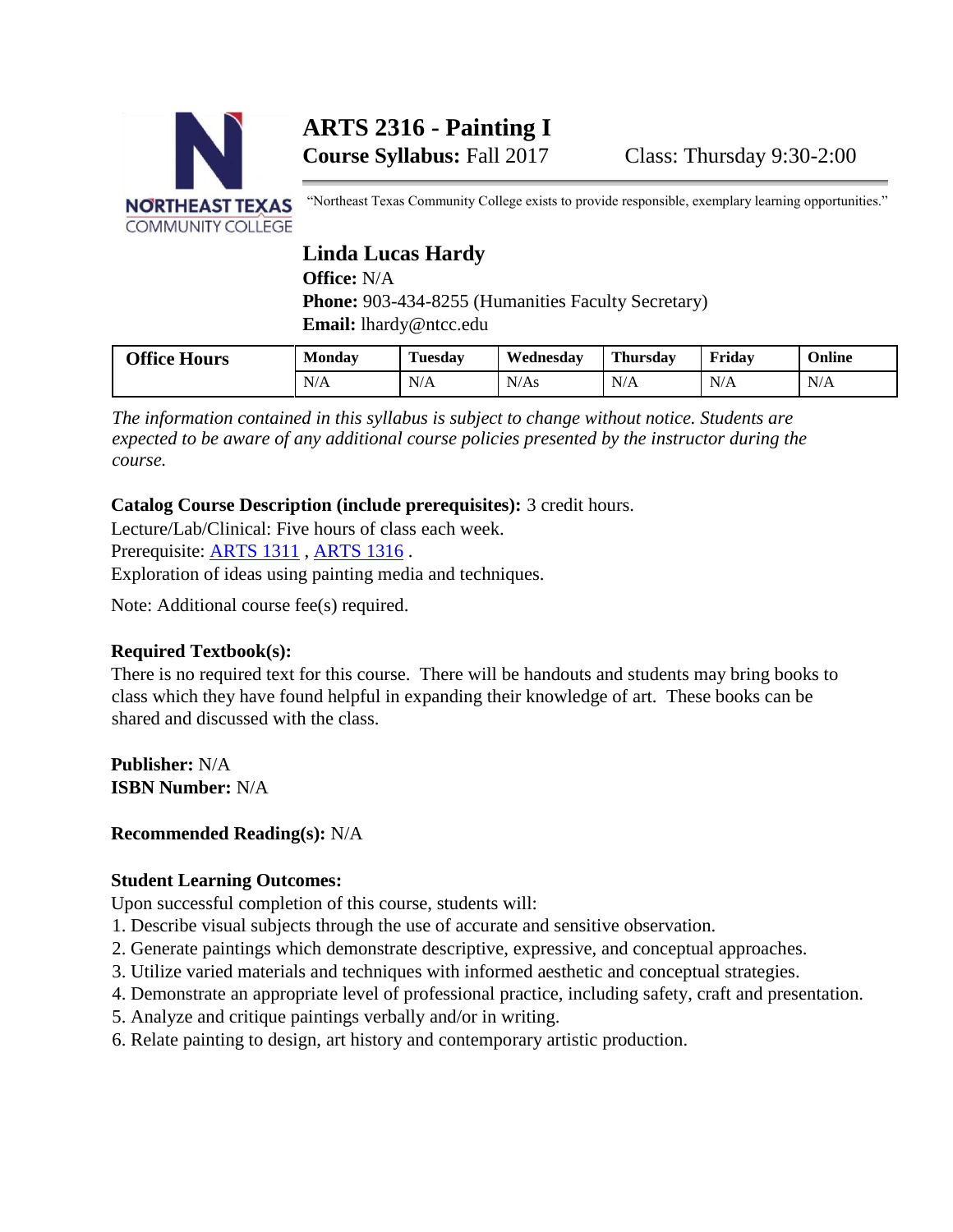#### **Lectures & Discussions:**

Lecture and discussions for the daily assignments will be in the morning on the day that class meets.

### **Evaluation/Grading Policy:**

You will be evaluated on how well you fulfill your individual potential as an artist. Class participation, attendance, and how hard you work will be considered to determine your final grade. You will not be graded on the quantity of pieces you produce but on how hard you work and the quality of your work. All paintings completed and graded will be averaged to determine the final grade.

Grading:

20% - Participation/ Attendance – a daily grade for attendance and participation will be given. Participation in classroom critiques is essential and will affect this grade. Tardiness will affect this grade.

20% - Notebook consisting of handouts, written notes and picture file.

40% - Final portfolio: Consisting of assigned projects and classroom exercises.

15% - Final project.

Make-up Work: If circumstances require you to miss class, you must make arrangements to make-up the work and complete all assigned projects. Work turned in late will receive a grade reduction. All assigned projects will receive a grade.

#### **Tests/Exams:**

SEPT 28 - Terminology Exam NOV 2 - Written assignment over design, historical content or a contemporary artist.

#### **Assignments:**

The advanced students will discuss with the instructor their goals for paintings to be accomplished during the semester on the first day of class. An individual outline will be prepared by each student from that discussion. This form will be used as reference during the semester and serve as a basis for evaluation at the end of the semester. Critiques of artwork will be held regularly after the completion of each painting.

#### **Other Course Requirements:**

Supplies: Some basic papers and supplies may be furnished but students will be required to purchase their own materials including but not limited to brushes, canvas and paints. A supply list will be available upon request.

#### CALENDAR OF CLASSES

Aug 31 - Introduction: Read through Syllabus. Discussion of assignments, notebook and supplies. Short discussion over the safe handling of materials.

Sept  $7$  - You must have supplies by today . Get acquainted with materials  $\&$  set up a palette. Discuss oil paint and the difference between transparent and opaque colors. Begin to learn the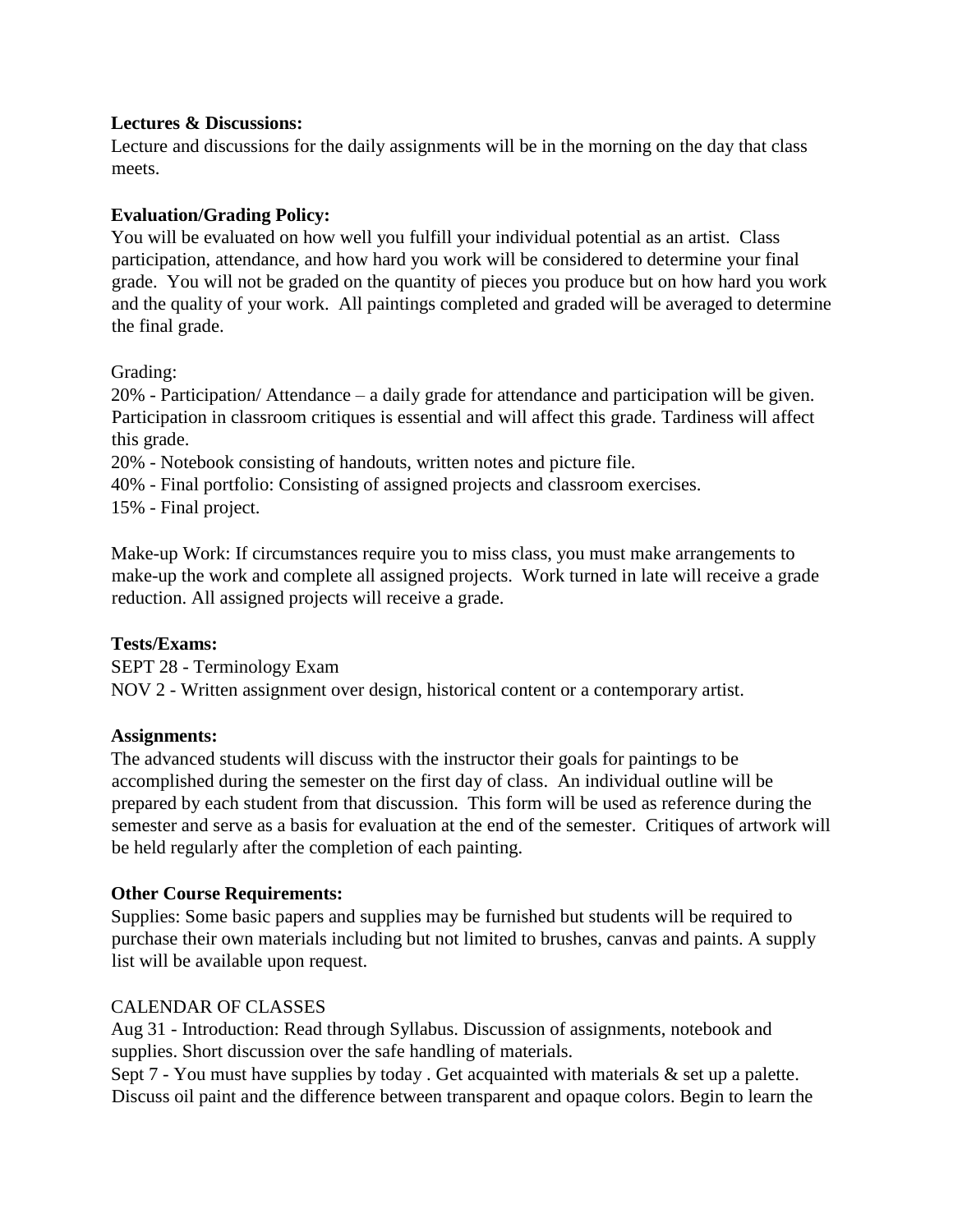colors by name and how they work independently and together by mixing tints, shades, hues and tones on canvas.

Sept 14 - Work with variables in color mixing and tinting strength.

Sept 21 - Design and paint a color wheel using Primary, Secondary and Tertiary colors. Color Theory. 1st CRITIQUE

Sept 28- Learn how to make Black, darken, lighten & subdue colors. Terminology Exam Oct 5 - Learn basic Oil techniques from drawing to painting. Critique a Painting.

Oct 12 - Introduction to Glazing. Begin a painting using glazing technique

Oct19- Complete assignment - 2nd CRITIQUE

Oct 26 - Plan and execute a painting using a limited five color palette and their various tints, values and shades.

Nov 2 - Complete Painting. 3rd CRITIQUE - Written assignment over design, historical content or a contemporary artist.

Nov 9 - Begin and complete a painting Alla Prima - 4th CRITIQUE

Nov 16 - Put everything learned through the semester into one painting for Final Painting

Nov 23 - THANKSGIVING WEEK - NO CLASS

Nov 30 -Continue assignment

Dec 7 - LAST CLASS DAY - Final painting due, titled and with a description of the creative concept behind the work. FINAL CRITIQUE

Dec 8 - 11 - FINALS WEEK

Supply List:

Artists Grade Oil paint in the following colors:

- 1. Large tube of white
- 2. Alizarin Crimson (cool Red)
- 3. Cadmium Red Light(warm red)
- 4. Dioxazine Purple
- 5. Ultramarine Blue (cool blue)
- 6. Cerulean Blue (warm blue)
- 7. Lemon Yellow (cool yellow)
- 8. Cadmium Yellow Light
- 9. Cadmium Yellow Medium
- 10. Cadmium Orange
- 11. Yellow Ocher (cool)
- 12. Raw Sienna
- 13. Burnt Umber
- 14. Viridian Green (cool)
- 15. Chromium Oxide Green

Other colors that can be added later:

- 1. Rembrandt Transparent Oxide Red
- 2. Shiva by Richeson, Brilliant Yellow Light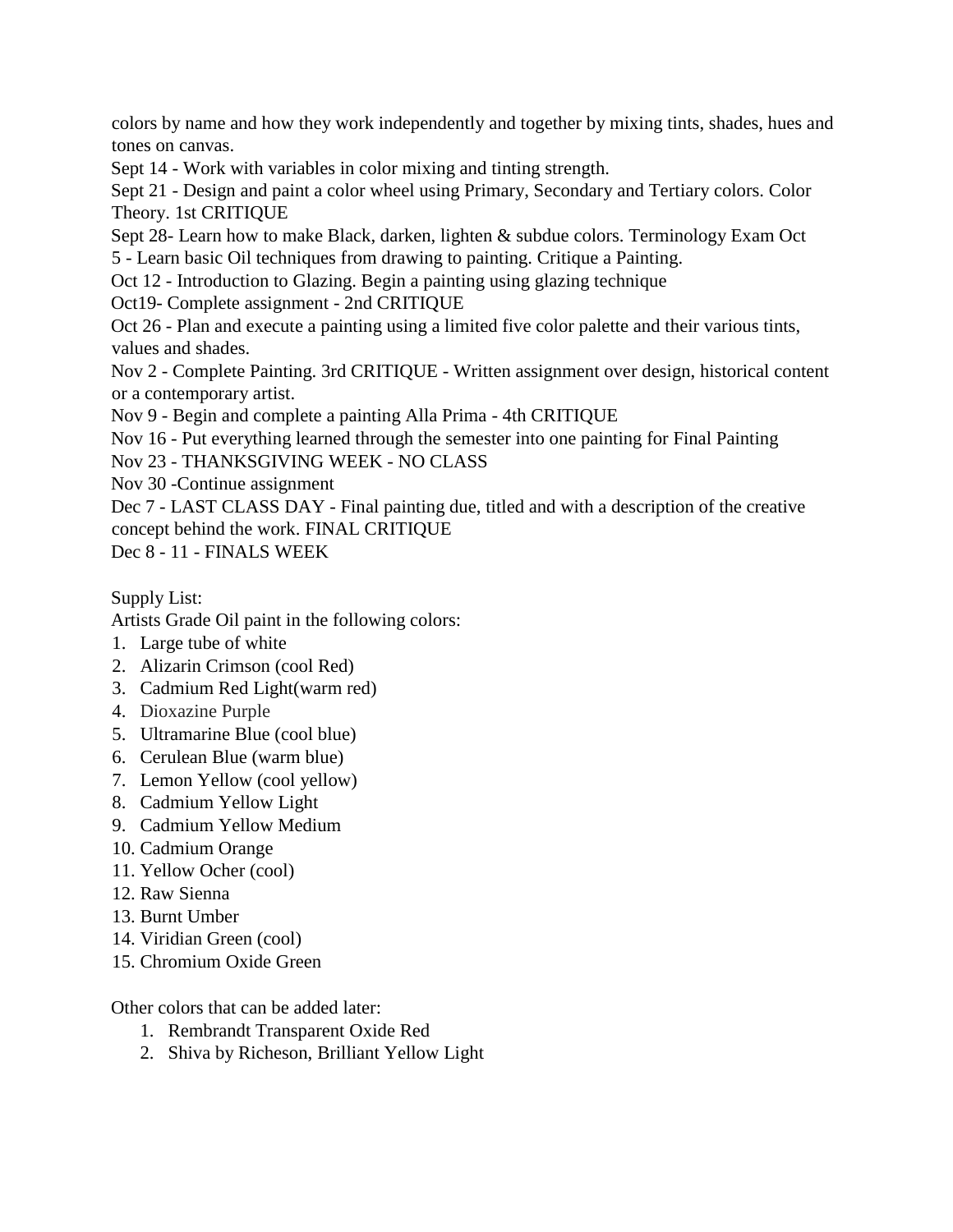Brushes - A package, or an assortment of Oil/Acrylic brushes (not bristle) in various sizes, flat, filberts etc.

- 1. Filbert (rounded edge) Sizes 2 and 4
- 2. Bright (shorter) Sizes 2, 4, 6 and 8

You will also need:

- cheap (reusable) plastic table cloth, no pattern if possible
- apron-something to cover your clothes
- **palette box**
- a 12 x 16" piece of glass for the palette (Home Depot)
- A single edge razor blade in a retractable scraper and extra blades
- **Canson** Canva paper 2 8 x 10 or 9 x 12 or 1 16 x 20
- **Liquin Original** 8oz or larger
- very small jar to put Liquin in (baby food jar)
- **Palette Knife**
- **Gamsol** (odorless turpentine) (32oz bottle)
- jars small for turp (Pimento Jar/baby food jar) and a larger jar for dirty turp
- **Viva paper towels** folded, **smooth side in, rough side out**, otherwise they stick together
- **ruler (18 inch)**
- **pencil**
- **eraser**
- **Black fine tip Sharpie**
- **Blue painters tape**
- **Notebook**
- **Sheet Protectors for notebook**
- something to take notes on
- something to carry everything in ( for example: a fishing tackle box)

#### **Student Responsibilities/Expectations:**

More than two absences are detrimental to your final grade, and more than four absences will result in you being dropped from the course or a failing grade. You must be punctual and attend class regularly.

#### **NTCC Academic Honesty Statement:**

"Students are expected to complete course work in an honest manner, using their intellects and resources designated as allowable by the course instructor. Students are responsible for addressing questions about allowable resources with the course instructor. NTCC upholds the highest standards of academic integrity. This course will follow the NTCC Academic Honesty policy stated in the Student Handbook."

#### **Academic Ethics**

The college expects all students to engage in academic pursuits in a manner that is beyond reproach. Students are expected to maintain complete honesty and integrity in their academic